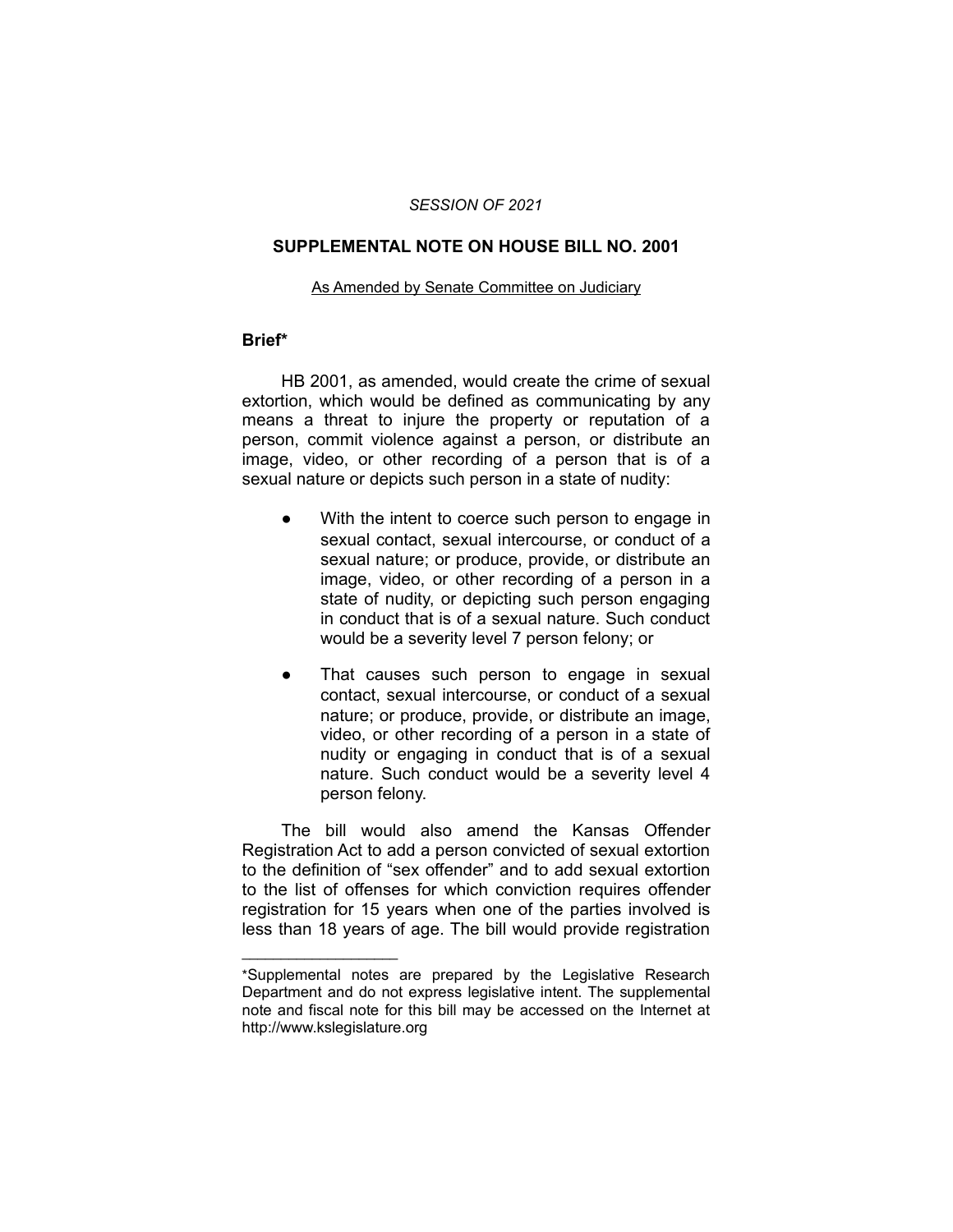is not required for a person adjudicated as a juvenile offender for an act that if committed by an adult would constitute the commission of sexual extortion.

The bill would be in effect upon publication in the *Kansas Register.*

### **Background**

The bill was introduced by Representative Owens.

# *House Committee on Judiciary*

In the House Committee hearing on January 20, 2021, representatives of the Johnson County Sheriff's Office, Kansas Coalition Against Sexual and Domestic Violence, and Legal Momentum – The Women's Legal Defense and Education Fund provided **proponent** testimony, stating the bill, as introduced, would address conduct that does not fit squarely within Kansas' current sexual conduct and blackmail offenses. Written-only proponent testimony was submitted by a representative of the Kansas Association of Chiefs of Police, Kansas Peace Officers Association, and Kansas Sheriffs Association.

No neutral or **opponent** testimony was provided.

On February 4, 2021, the House Committee amended the bill to include "other recordings" within the definition of sexual extortion and to exempt adjudicated juvenile offenders from the registration requirement for the crime.

### *Senate Committee on Judiciary*

In the Senate Committee hearing on March 15, 2021, representatives of the Kansas Coalition Against Sexual and Domestic Violence and Legal Momentum – The Women's